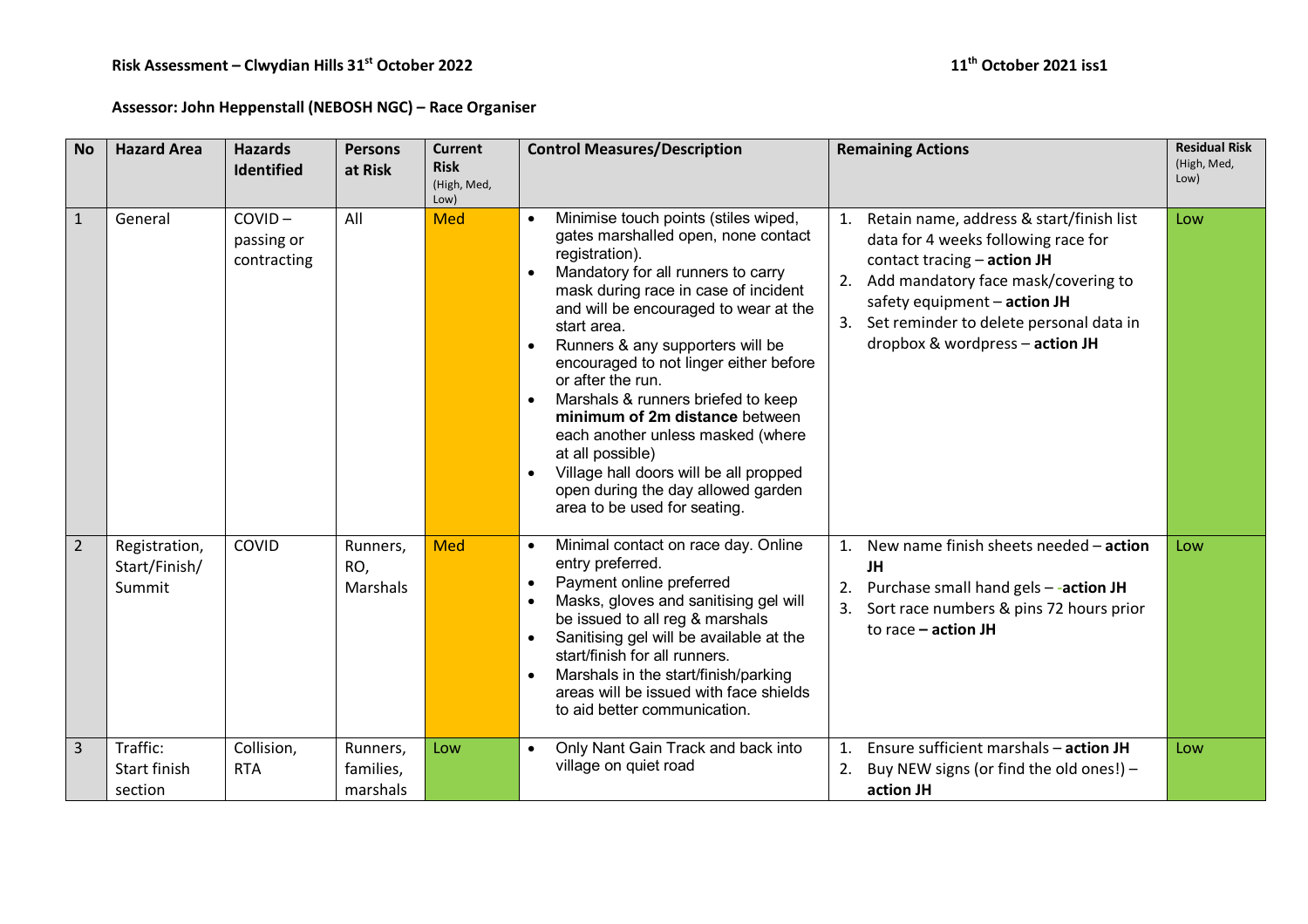## **Assessor: John Heppenstall (NEBOSH NGC) – Race Organiser**

| <b>No</b>      | <b>Hazard Area</b>             | <b>Hazards</b><br><b>Identified</b>  | <b>Persons</b><br>at Risk              | <b>Current</b><br><b>Risk</b><br>(High, Med,<br>Low) | <b>Control Measures/Description</b>                                                                                                                                                                                                     | <b>Remaining Actions</b>                                                                                                                                                                                                                                    | <b>Residual Risk</b><br>(High, Med,<br>Low) |
|----------------|--------------------------------|--------------------------------------|----------------------------------------|------------------------------------------------------|-----------------------------------------------------------------------------------------------------------------------------------------------------------------------------------------------------------------------------------------|-------------------------------------------------------------------------------------------------------------------------------------------------------------------------------------------------------------------------------------------------------------|---------------------------------------------|
|                |                                |                                      |                                        |                                                      |                                                                                                                                                                                                                                         | Signs deployed along road - action JH<br>3.                                                                                                                                                                                                                 |                                             |
| $\overline{4}$ | Race:<br>Rough terrain         | Trips, slips,<br>falls               | Runners                                | <b>Med</b>                                           | Marshals in communication with race<br>$\bullet$<br>control.<br>First aider will be present on course.<br>$\bullet$<br>Mountain Rescue will be on standby<br>as safety cover<br>Emergency number provided to all<br>runners             | Ensure comms to marshals good - likely<br>1.<br>use of group WhatsApp. - action JH<br>Ensure first aider comms good - action JH<br>2.<br>Ensure MR notified beforehand of full<br>3.<br>event details - action JH<br>4. Sort course sweep out $-$ action JH | Low                                         |
| 5              | Race:<br>Navigation            | Lost                                 | Runners                                | Low                                                  | All runners will be counted at<br>$\bullet$<br>marshalled points<br>Map of race route provided.<br>$\bullet$                                                                                                                            | Missing runners will be dealt with by<br>1.<br>Mountain Rescue safety team                                                                                                                                                                                  | Low                                         |
| 6              | Race:<br>Exhaustion            | Over<br>exertion                     | Runners                                | Low                                                  | CP3 is close to road head for early<br>$\bullet$<br>retirees<br>Mountain rescue landrovers<br>positioned at CP2 (covers CP4-5-6)<br>and CP9 (summit)                                                                                    | Ensure spare bottled water in landrovers<br>1.                                                                                                                                                                                                              | Low                                         |
| $\overline{7}$ | Race:<br>Weather<br>Conditions | Cold,<br>hypothermia,<br>heat stroke | Runners,<br>Marshals,<br>Sweep<br>team | <b>Med</b>                                           | Standard WFRA safety guidance<br>$\bullet$<br>applies.<br>Final check on race day.<br>$\bullet$<br>Full body covering will be mandated<br>to be worn/carried by the runners<br>and checked at race start if weather<br>conditions poor. | Race briefing to be issued in advance -<br>1.<br>action JH<br>Note that any retirees MUST report to<br>2.<br>finish line on brief - action JH                                                                                                               | Low                                         |